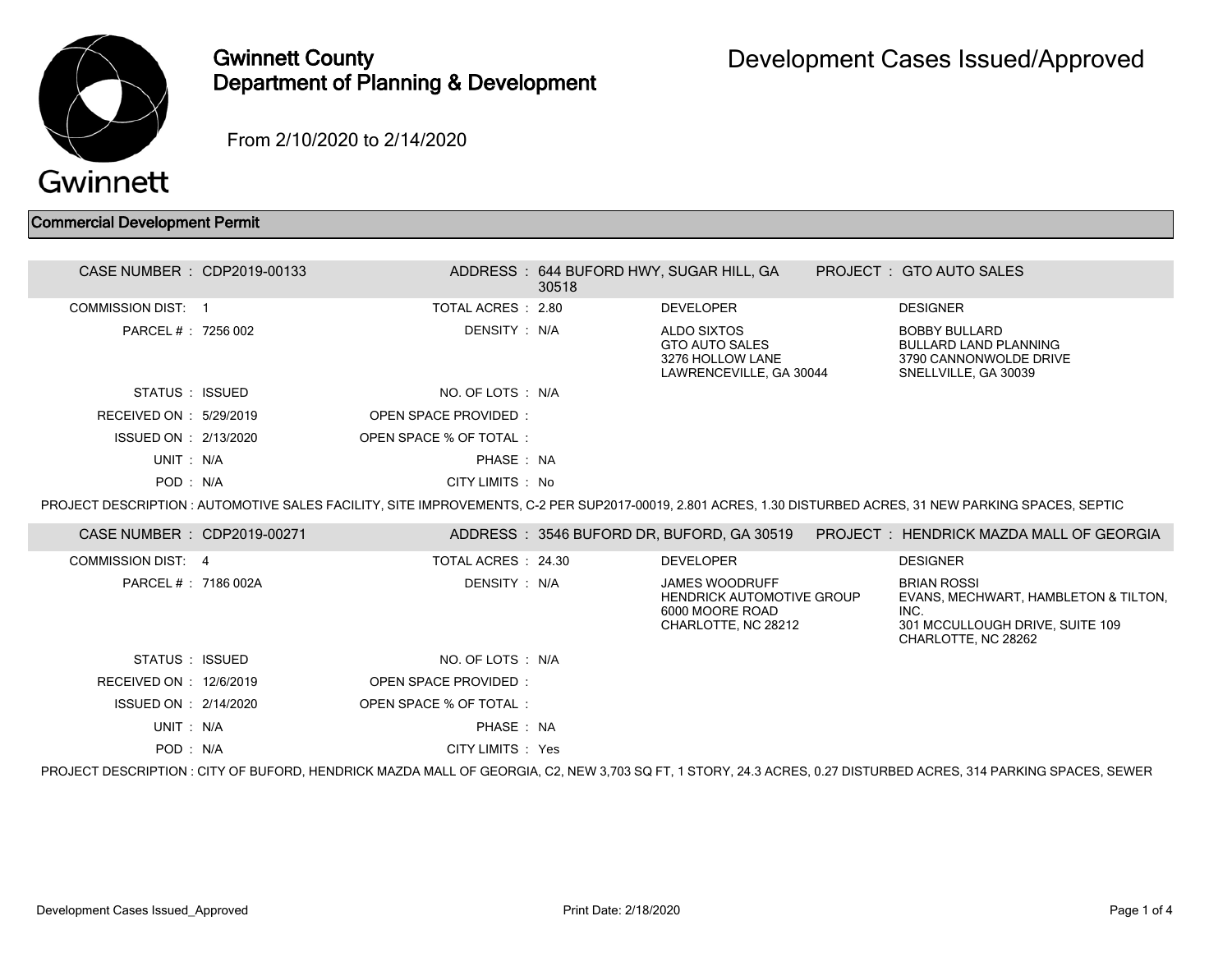| CASE NUMBER : CDP2020-00005                   |                                                                                                                                           | ADDRESS: 2750 SAWANEE AVE, BUFORD, GA<br>30518 |                                                                                                | <b>PROJECT : LEGION FIELDS</b>                                                                                                                     |
|-----------------------------------------------|-------------------------------------------------------------------------------------------------------------------------------------------|------------------------------------------------|------------------------------------------------------------------------------------------------|----------------------------------------------------------------------------------------------------------------------------------------------------|
| COMMISSION DIST: 4                            | TOTAL ACRES : 35.00                                                                                                                       |                                                | <b>DEVELOPER</b>                                                                               | <b>DESIGNER</b>                                                                                                                                    |
| PARCEL # : 7300 012                           | DENSITY : N/A                                                                                                                             |                                                | <b>BRYAN KERLIN</b><br><b>CITY OF BUFORD</b><br>2300 BUFORD HIGHWAY<br><b>BUFORD, GA 30518</b> | <b>WILLIAM RENWICK</b><br>KECK AND WOOD. INC.<br>3090 PREMIERE PARKWAY<br>DULUTH, GA 30097                                                         |
| STATUS : ISSUED                               | NO. OF LOTS : N/A                                                                                                                         |                                                |                                                                                                |                                                                                                                                                    |
| RECEIVED ON : 1/14/2020                       | <b>OPEN SPACE PROVIDED:</b>                                                                                                               |                                                |                                                                                                |                                                                                                                                                    |
| ISSUED ON : 2/10/2020                         | OPEN SPACE % OF TOTAL:                                                                                                                    |                                                |                                                                                                |                                                                                                                                                    |
| UNIT: N/A                                     | PHASE: NA                                                                                                                                 |                                                |                                                                                                |                                                                                                                                                    |
| POD: N/A                                      | CITY LIMITS : Yes                                                                                                                         |                                                |                                                                                                |                                                                                                                                                    |
|                                               | PROJECT DESCRIPTION : CITY OF BUFORD, LEGION FIELDS, SITE IMPROVEMENTS, P, 35 ACRES, 32.72 DISTURBED ACRES, 309 NEW PARKING SPACES, SEWER |                                                |                                                                                                |                                                                                                                                                    |
| CASE NUMBER : CDP2020-00018                   |                                                                                                                                           | CORNERS, GA 30092                              | ADDRESS: 5275 TRIANGLE PKWY, PEACHTREE                                                         | PROJECT : CORNERSTONE CHRISTIAN ACADEMY                                                                                                            |
| <b>COMMISSION DIST: 2</b>                     | TOTAL ACRES : 10.96                                                                                                                       |                                                | <b>DEVELOPER</b>                                                                               | <b>DESIGNER</b>                                                                                                                                    |
| PARCEL # : 6302 142                           | DENSITY : N/A                                                                                                                             |                                                | <b>COLIN CREEL</b><br>CORNERSTONE CHRISTIAN ACADEMY POND AND COMPANY                           | RYAN D. JONES<br>3500 PARKWAY LANE                                                                                                                 |
|                                               |                                                                                                                                           |                                                | 5295 TRIANGLE PARKWAY<br>PEACHTREE CORNERS, GA 30092                                           | SUITE 500<br>PEACHTREE CORNERS, GA 30092                                                                                                           |
| STATUS : ISSUED                               | NO. OF LOTS: N/A                                                                                                                          |                                                |                                                                                                |                                                                                                                                                    |
| RECEIVED ON : 2/3/2020                        | OPEN SPACE PROVIDED:                                                                                                                      |                                                |                                                                                                |                                                                                                                                                    |
| ISSUED ON : 2/10/2020                         | OPEN SPACE % OF TOTAL:                                                                                                                    |                                                |                                                                                                |                                                                                                                                                    |
| UNIT: N/A                                     | PHASE: NA                                                                                                                                 |                                                |                                                                                                |                                                                                                                                                    |
| POD: N/A                                      | CITY LIMITS : Yes                                                                                                                         |                                                |                                                                                                |                                                                                                                                                    |
| DISTURBED ACRES, 56 NEW PARKING SPACES, SEWER |                                                                                                                                           |                                                |                                                                                                | PROJECT DESCRIPTION : CITY OF PEACHTREE CORNERS, CORNERSTONE CHRISTIAN ACADEMY, NEW OUTDOOR AMPHITHEATER, OBP PER REZ1988-00009, 10.96 ACRES, 4.04 |

| <b>TOTAL FOR: Commercial Development</b> | NO. OF CASES: 4 | NO. OF LOTS: 0 | <b>TOTAL ACRES: 73.06</b> |
|------------------------------------------|-----------------|----------------|---------------------------|
| Permit                                   |                 |                |                           |

Г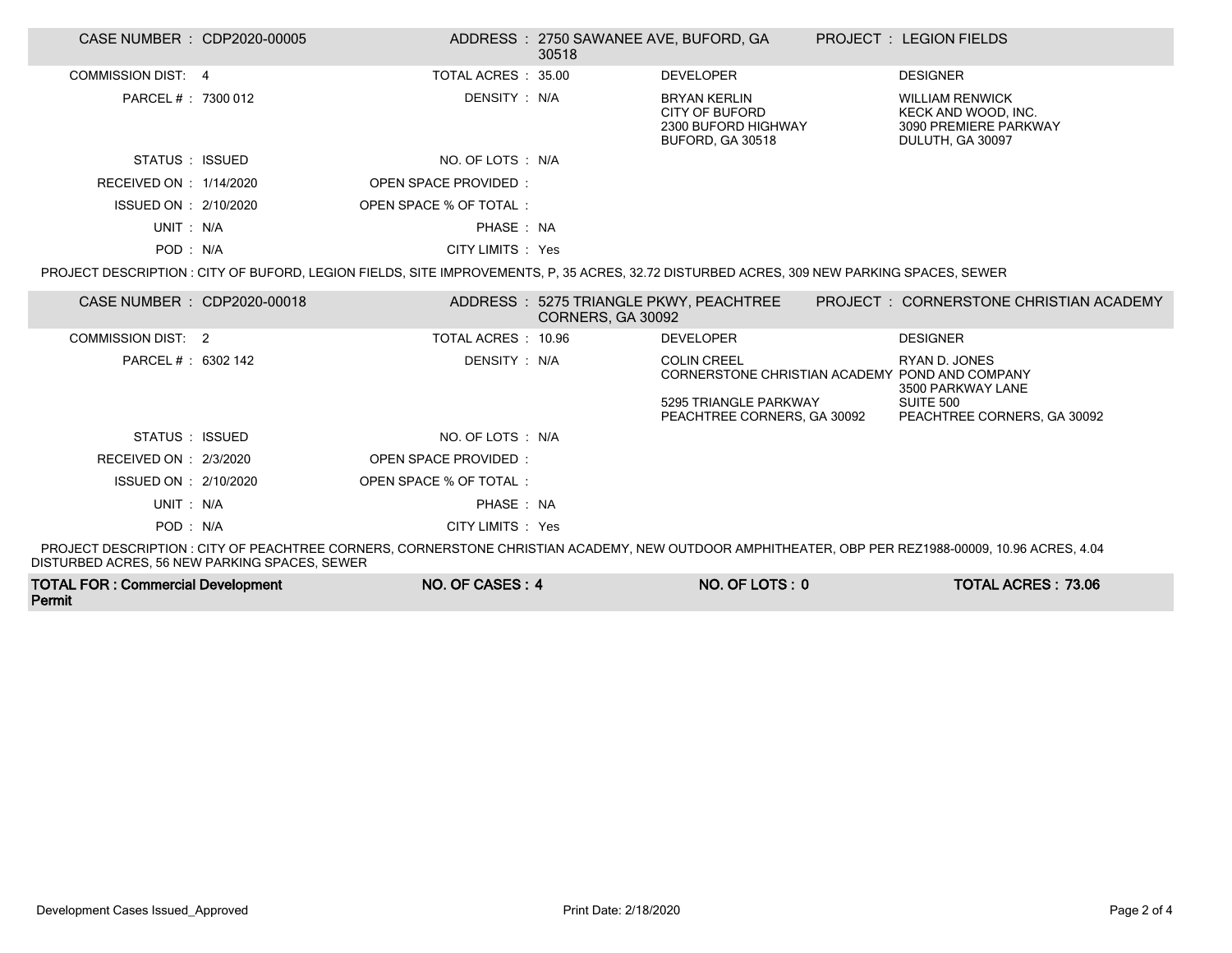#### Exemption Plat

| CASE NUMBER : XPL2019-00067      |                 |                                                                              | ADDRESS: 1187 CHATHAM RD, BUFORD, GA<br>30518 |                                                              | PROJECT : WANDA KELLER                                                                         |
|----------------------------------|-----------------|------------------------------------------------------------------------------|-----------------------------------------------|--------------------------------------------------------------|------------------------------------------------------------------------------------------------|
| COMMISSION DIST: 1               |                 | TOTAL ACRES : 3.02                                                           |                                               | <b>DEVELOPER</b>                                             | <b>DESIGNER</b>                                                                                |
| PARCEL # : 7257 108              |                 | DENSITY : N/A                                                                |                                               | <b>WANDA KELLER</b><br>1187 CHATHAM ROAD<br>BUFORD, GA 30518 | <b>NEIL MCWHORTER</b><br>KEQ, INC.<br>416 PIRKLE FERRY ROAD<br>SUITE H300<br>CUMMING, GA 30040 |
|                                  | STATUS APPROVED | NO. OF LOTS : N/A                                                            |                                               |                                                              |                                                                                                |
| RECEIVED ON : 11/12/2019         |                 | OPEN SPACE PROVIDED:                                                         |                                               |                                                              |                                                                                                |
| ISSUED ON : 2/12/2020            |                 | OPEN SPACE % OF TOTAL:                                                       |                                               |                                                              |                                                                                                |
| UNIT: N/A                        |                 | PHASE:                                                                       |                                               |                                                              |                                                                                                |
| POD: N/A                         |                 | CITY LIMITS : No                                                             |                                               |                                                              |                                                                                                |
|                                  |                 | PROJECT DESCRIPTION : KELLER, WANDA (XPL), R-75, 2 LOTS, 3.016 ACRES, SEPTIC |                                               |                                                              |                                                                                                |
| <b>TOTAL FOR: Exemption Plat</b> |                 | NO. OF CASES: 1                                                              |                                               | NO. OF LOTS: 0                                               | <b>TOTAL ACRES: 3.02</b>                                                                       |

### Subdivision Development Permit

| CASE NUMBER : SDP2019-00052 |                                                                                                                           | ADDRESS : ROSEBUD RD (2500 BLOCK),<br>LOGANVILLE, GA 30052 |                                                                                                         | PROJECT : GROVE AT ROSEBUD (FKA:ROSEBUD<br><b>TOWNHOMES</b>                                                                            |
|-----------------------------|---------------------------------------------------------------------------------------------------------------------------|------------------------------------------------------------|---------------------------------------------------------------------------------------------------------|----------------------------------------------------------------------------------------------------------------------------------------|
| COMMISSION DIST: 3          | TOTAL ACRES : 8.10                                                                                                        |                                                            | <b>DEVELOPER</b>                                                                                        | <b>DESIGNER</b>                                                                                                                        |
| PARCEL # : 5124 002         | DENSITY: N/A                                                                                                              |                                                            | <b>DUNCAN CORLEY</b><br>ROSEBUD INVESTMENTS, LLC<br>270 NORTH CLAYTON STREET<br>LAWRENCEVILLE, GA 30046 | <b>ALEX NASH</b><br>DEVELOPMENT PLANNING AND<br>ENGINEERING, INC.<br>5074 BRISTOL INDUSTRIAL WAY<br>SUITE A<br><b>BUFORD, GA 30518</b> |
| STATUS : ISSUED             | NO. OF LOTS : 61                                                                                                          |                                                            |                                                                                                         |                                                                                                                                        |
| RECEIVED ON : 10/29/2019    | OPEN SPACE PROVIDED:                                                                                                      |                                                            |                                                                                                         |                                                                                                                                        |
| ISSUED ON : 2/13/2020       | OPEN SPACE % OF TOTAL:                                                                                                    |                                                            |                                                                                                         |                                                                                                                                        |
| UNIT: N/A                   | PHASE: NA                                                                                                                 |                                                            |                                                                                                         |                                                                                                                                        |
| POD: N/A                    | CITY LIMITS : No                                                                                                          |                                                            |                                                                                                         |                                                                                                                                        |
|                             | PROJECT DESCRIPTION : SINGLE FAMILY TOWNHOMES, R-TH PER RZR2018-00026, 61 LOTS, 8.104 ACRES, 7.287 DISTURBED ACRES, SEWER |                                                            |                                                                                                         |                                                                                                                                        |
|                             |                                                                                                                           |                                                            |                                                                                                         |                                                                                                                                        |

| <b>TOTAL FOR: Subdivision Development</b> | NO. OF CASES: | NO. OF LOTS: 61 | <b>TOTAL ACRES: 8.10</b> |
|-------------------------------------------|---------------|-----------------|--------------------------|
| Permit                                    |               |                 |                          |